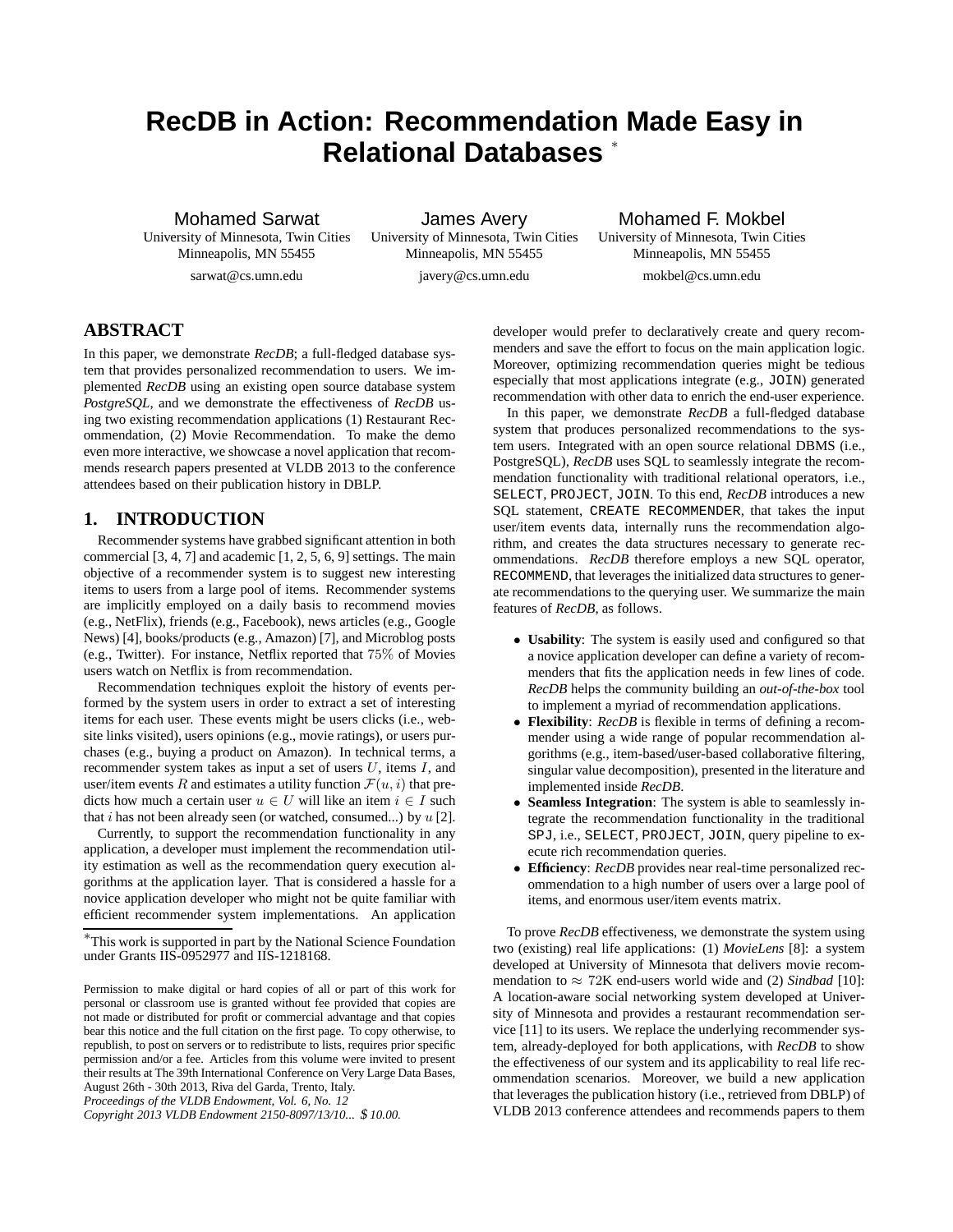

**Figure 1: RecDB System Overview.**

accordingly. For the paper recommendation application, we furthermore allow the demo attendee to issue ad-hoc recommendation queries using *psql*, i.e., PostgreSQL client, to show the simplicity of integrating recommendation functionality with other relational operators in PostgreSQL.

#### **2. SYSTEM OVERVIEW**

Figure 1 highlights the layered architecture of *RecDB*.

**Input Data.** *RecDB* assumes the following data, as input: (1) *Users*: a set of users  $\mathcal{U} = \{u_1, ..., u_n\}$ . (2) *Items*: a set of items  $\mathcal{I} = \{i_1, ..., i_m\}$ . (3) *Events*: Each user  $u_j$  performs actions or expresses opinions about a set of items  $\mathcal{I}_{u_j} \subseteq \mathcal{I}$ . Events can be a numeric rating (e.g., the Netflix scale of one to five stars), or unary (e.g., Facebook "likes", Foursquare "check-ins", or Amazon purchases). *RecDB* consists of three layers, as follows:

**Layer I: SQL Layer:** This layer supports two new SQL clauses: (1) *Recommender Creation SQL*, and (2) *Recommender Query SQL*. These new SQL clauses are leveraged by the application developer and the clients in declaring and querying personalized recommenders. The parsed SQL statements are then passed to the relevant component in the *processing layer*.

**Layer II: Processing Layer:** As given in Figure 1, this layer consists of two main components, namely (1) *Recommender Initialization*: This component creates the necessary recommendation models, data structures, and views for a created recommender. (2) *Query processing*: This component efficiently executes recommendation queries over a created recommender and returns the recommendation answer back to the user.

**Layer III: Indexing and Storage Layer:** This layer stores a set of data structures and recommendation models necessary to produce recommendations. For efficient query execution, *RecDB* also stores a set of views that contains the final recommendation scores generated using the recommendation model. The system also saves statistics about created recommenders and query/update workloads that are harnessed by the *query processing* component.

#### **2.1 Recommender Creation**

The application developer creates a new recommender using the CREATE RECOMMENDER SQL statement, as follows:

```
CREATE RECOMMENDER [Recommender Name]
USERS FROM [Users Table] KEY Users.uid
ITEMS FROM [Items Table] KEY Items.iid
EVENTS FROM [Events Table] KEY Events.eid
USING [Recommendation Algorithm]
```
The application developer specifies the following parameters: (1) Recommender name: A unique name assigned to the newly declared Recommender. (2) Users Table, Items Table, and Events Table: names of SQL tables that contains the users, items, and user/item events information. The users, items, and events data tables are specified in the USERS FROM, ITEMS FROM, and EVENTS FROM SQL clauses. (4) Recommendation Algorithm: the application developer may choose to build the recommender using several recommendation algorithms supported by *RecDB* (e.g., Item-Item collaborative filtering, User-User collaborative filtering, singular value decomposition), by specifying the recommendation algorithm in the USING clause.

#### **2.2 Recommendation Algorithms**

Most recommendation algorithms perform two main steps: *Step I: Model Building:* That step is performed by the recommender initialization component when the application developer issues a CREATE RECOMMENDER statement to *RecDB*. That step consists of building a recommendation model *RecModel* using the recommender input data. For instance, for the Item-Item Collaborative Filtering algorithm, we generate an items similarity list. To compute the similarity  $SimScore(i_p, i_q)$ , we represent each item as a vector in the user-events space of the user/item events matrix. Many similarity functions have been proposed (e.g., Cosine); the Cosine similarity is calculated as given in equation 1.

$$
SimScore(i_p, i_q) = \frac{\vec{i_p} \cdot \vec{i_q}}{\|\vec{i_p}\| \|\vec{i_q}\|}
$$
 (1)

*Step II: Recommendation Generation:* This step is performed by the query processing component when a user issues a recommendation query to *RecDB*. This step utilizes the *RecModel* (e.g., items similarity list) created in *Step I* to predict a recommendation score,  $RecScore(u, i)$  (equation 2), for each user/item pair.  $RecScore(u, i)$  reflects how much each user u likes item i.

$$
RecScore(u,i) = \frac{\sum_{l \in \mathcal{L}} sim(i,l) * r_{u,l}}{\sum_{l \in \mathcal{L}} |sim(i,l)|}
$$
(2)

*RecDB* users may select an algorithm among a variety of recommendation algorithms that fits their application needs. Examples are as follows: (1) Item-Item Collaborative Filtering with Cosine Similarity Function (abbr. ItemCosCF), and its variants (2) User-User Collaborative filtering (abbr. UserCosCF), and its variants (3) Regularized Gradient Descent Singular Value Decomposition (abbr. SVD). (4) Content-based Filtering (abbr. ContentFilter).

### **2.3 Recommendation Query**

Once a recommender is initialized, users can issue recommendation queries over that initialized recommender. A recommender is exposed to the querying user as a virtual SQL table that has a virtual schema, (uid, iid, RecScore), explained as follows: (1) uid: ID of a user who exists in the users table,  $(2)$  iid: ID of an item in the items table, (3) RecScore: a recommendation score (values between 0 and 1) that predicts, i.e., based on the underlying recommendation algorithm, how much the user would like the item.

In *RecDB*, we define a new clause named RECOMMEND that is integrated with traditional SQL clauses, e.g., SELECT, FROM, and WHERE clauses, as follows:

> SELECT [Select Clause] FROM [Recommender], [Tables] WHERE [Where Clause] RECOMMEND(k) User\_ID

The RECOMMEND clause is responsible for generating  $k$  recommendations using an initialized recommender. In the FROM clause,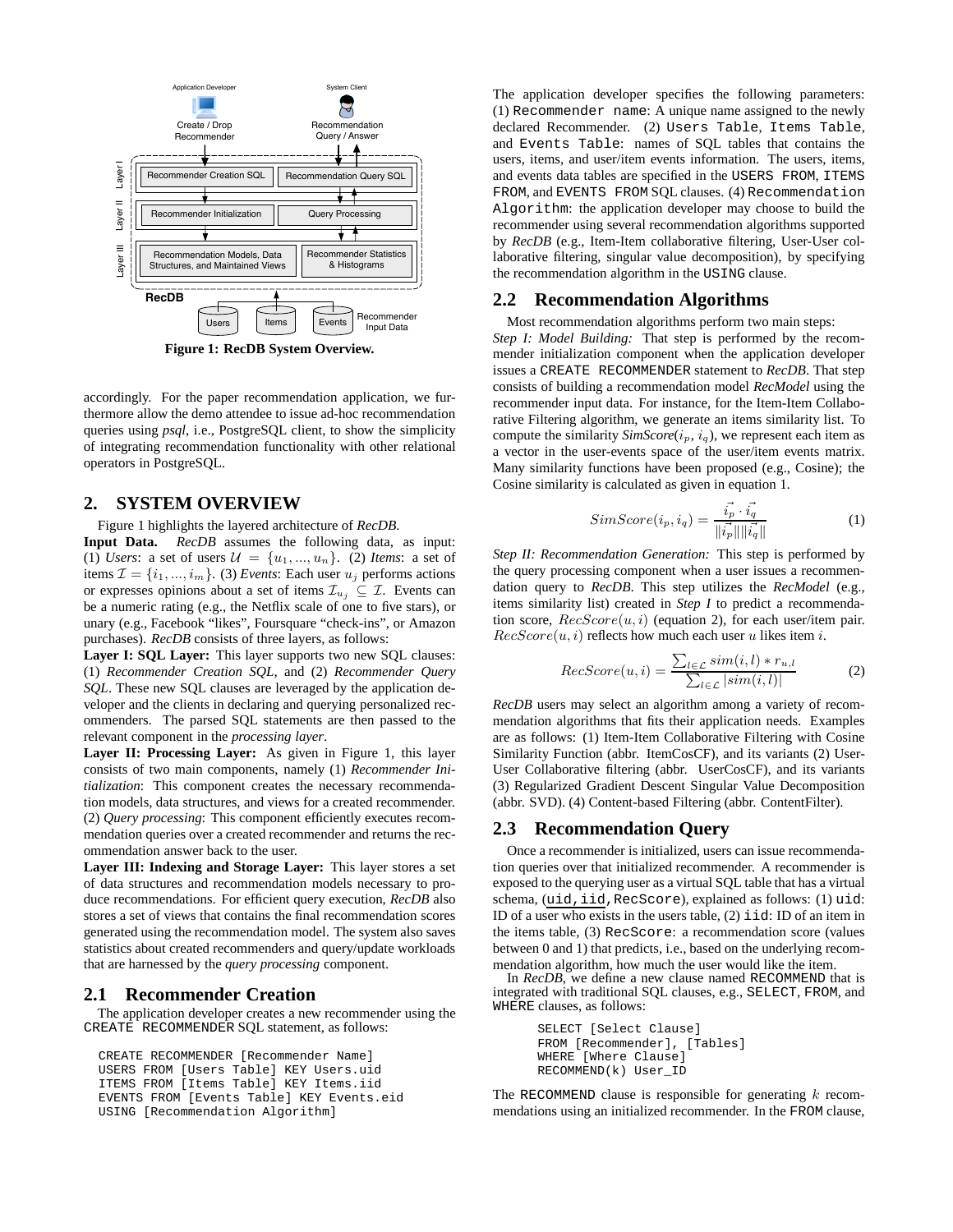| Recommender                                                                                                                             | <b>Recommender Declaration SOL</b><br><b>Recommendation Ouery SOL</b>                                                                                |                                                                                                                                                                                                                                                                                                                                                          |  |  |
|-----------------------------------------------------------------------------------------------------------------------------------------|------------------------------------------------------------------------------------------------------------------------------------------------------|----------------------------------------------------------------------------------------------------------------------------------------------------------------------------------------------------------------------------------------------------------------------------------------------------------------------------------------------------------|--|--|
| <b>MovieRec</b><br>Movie recommender built us-<br>ing the item-item CF (ItemCF)<br>recommendation algorithm                             | CREATE RECOMMENDER MovieRec<br>USERS FROM Users KEY uid<br>Items FROM Movies KEY mid<br>EVENTS FROM Ratings KEY uid, mid<br>USING ItemCosCF          | $Q_1$ : SELECT A. mid FROM MovieRec A RECOMMEND(5) A. uid = 1<br>$Q_2$ : SELECT E.name FROM MovieRec A, Movies E<br>WHERE A.mid = $E$ .mid AND $E$ .genre = 'Comedy'<br>$RECOMMEND(5)$ A.uid = 10                                                                                                                                                        |  |  |
| <b>RestaurantRec</b><br>Restaurant recommender built<br>using the singular value de-<br>composition (SVD) recom-<br>mendation algorithm | CREATE RECOMMENDER RestaurantRec<br>USERS FROM Users KEY uid<br>Items FROM Restaurants KEY rid<br>EVENTS FROM CheckIns KEY uid, rid<br>USING SVD     | $Q_3$ : SELECT C.name FROM RestaurantRec1 B, Restaurants C<br>WHERE B.rid = $C$ .rid AND $C$ .location = 'New York City'<br>$RECOMMEND(10)$ B.uid = 1<br>$Q_4$ : SELECT C. name FROM RestaurantRecl B, Restaurants C<br>WHERE B.rid = $C$ .rid AND $C$ .location = 'Riva Del Garda'<br>$RECOMMEND(10) B.uid = 10$                                        |  |  |
| PapersRec<br>VLDB 2013 paper recom-<br>mender built with content-<br>based filtering recommenda-<br>tion algorithm                      | CREATE RECOMMENDER PapersRec<br>USERS FROM Authors KEY aid<br>Items FROM Papers KEY pid<br>EVENTS FROM Citations KEY aid, pid<br>USING ContentFilter | $Q_5$ : SELECT F. title FROM PapersRec D, Papers F<br>WHERE F.pid = D.pid AND F.venue='VLDB2013'<br>$RECOMMEND(10)$ $D.add = 100$<br>$Q_6$ : SELECT F.title, G.session, G.time<br>FROM PapersRec D, Papers F, VLDB2013Program G<br>WHERE $D.pid = F.pid AND G.pid = F.pid AND$<br>$F$ . venue='VLDB2013' AND G. Day = 2<br>$RECOMMEND(10)$ $D.add = 100$ |  |  |

**Table 1:** *RecDB* **Applications SQL.**

| <b>Prediction</b><br>or Rating $\rightarrow$ | Your<br>Rating                | <b>Movie</b><br><b>Information</b>                                                                                             |
|----------------------------------------------|-------------------------------|--------------------------------------------------------------------------------------------------------------------------------|
| ****                                         | Not seen $\blacktriangle$     | Shawshank Redemption, The (1994) DVD info imdb flag Movie Tuner alla<br>Crime, Drama                                           |
|                                              | [add taq] Popular tags:       | based on a book $\Box$ $\Box$ R   psychology $\Box$ $\Box$ R   twist ending $\Box$ $\Box$ R                                    |
| ****                                         | Not seen<br>                  | Godfather, The (1972) DVD infolimdb flag Movie Tuner Illa<br>Crime, Drama - English, Italian                                   |
|                                              | <b>Tadd tag Popular tags:</b> | organized crime <b>DI</b> OR   Mafia <b>DI</b> OR   Oscar (Best Picture) <b>DI</b> OR                                          |
| ****                                         | Not seen                      | Band of Brothers (HBO) (2001) DVD info[imdb]flag]Movie Tuner Illa<br>Action, Adventure, Drama, War                             |
|                                              | [add tag] Popular tags:       | true story <b>EIL</b> ORI based on a book <b>EILORI</b> World War II LILOR                                                     |
| ****                                         | Not seen                      | Usual Suspects, The (1995) DVD info imdb flag Movie Tuner Il<br>Crime, Mystery, Thriller - English, Hungarian, Spanish, French |
|                                              | [add tag] Popular tags:       | organized crime <b>DIC</b>   Kevin Spacey <b>DIC</b>   twist ending DIC                                                        |
|                                              | Not seen                      | Schindler's List (1993) DVD VHS info imdb flag Movie Tuner Illa<br>Drama, War                                                  |

**Figure 2: MovieLens: Movie recommendation website.**

the user specifies a recommender [Recommender] that is harnessed by the system to produce k recommended items for user USER ID. To execute a recommendation query, *RecDB* invokes an operator, named Recommend, that is responsible for evaluating the user/item recommendation scores for all items unseen by the querying user. When a user asks for recommendation, the Recommend operator calculates the recommendation score RecScore , based on the selected recommendation algorithm (see Equation 2), for all candidates items and selects the top-k items with the highest RecScore value and returns them to the user. Recommend is integrated with other relational operators (e.g., Select, Project, Join) in the query pipeline.

#### **3. DEMONSTRATION SCENARIOS**

In this section, we present two existing real life applications for which we employ *RecDB* as the underlying system for demonstration purpose: (1) Movilens: Movie Recommendation Application, and (2) Sindbad: Restaurant Recommendation Application. Furthermore, we developed an application that recommends papers presented in VLDB 2013 to the conference attendees based on their publication history. Table 1 shows how to create and query recommenders, in *RecDB*, for the three aforementioned applications.

#### **3.1 MovieLens: Movie Recommendation**

Figure 3 depicts a screenshot from MovieLens—movie recommendation application. The data set leveraged by this application consists of three tables: (1) Users (uid, name):



**Figure 3: Sindbad: Restaurant recommendation website.**

the set of users that contains information about all users registered with MyRest. Each user tuple consists of a user ID and name. (2) Movies (mid, title, genre): the set of movies saved in the database; each movie has a unique ID and name. (3) Ratings (uid, mid, rating, timestamp): The history of ratings such that each rating represents how much a user liked a movie she/he watched.

The first row in Table 1 gives the details of the CREATE RECOMMENDER SQL statement used to declare MovieRec, a recommender that is created on top of the Users, Movies, and Ratings database tables. We specify the item-item collaborative filtering method to be applied to the declared recommender. Query  $Q_1$  retrieves five movie recommendations using MovieRec. MovieRec is placed in the FROM statement of the issued query. The user, for whom the recommendation needs to be generated (A.uid = 1), is passed in RECOMMEND(5) clause.  $Q_2$  recommends five *Comedy* movies to user (A.uid = 10) and returns the title (title) of each movie.

#### **3.2 Sindbad: Restaurant Recommendation**

Figure 3 shows a screenshot of *Sindbad* restaurant recommendation service. The data set leveraged by this application consists of three tables: (1) Users (uid): that con-